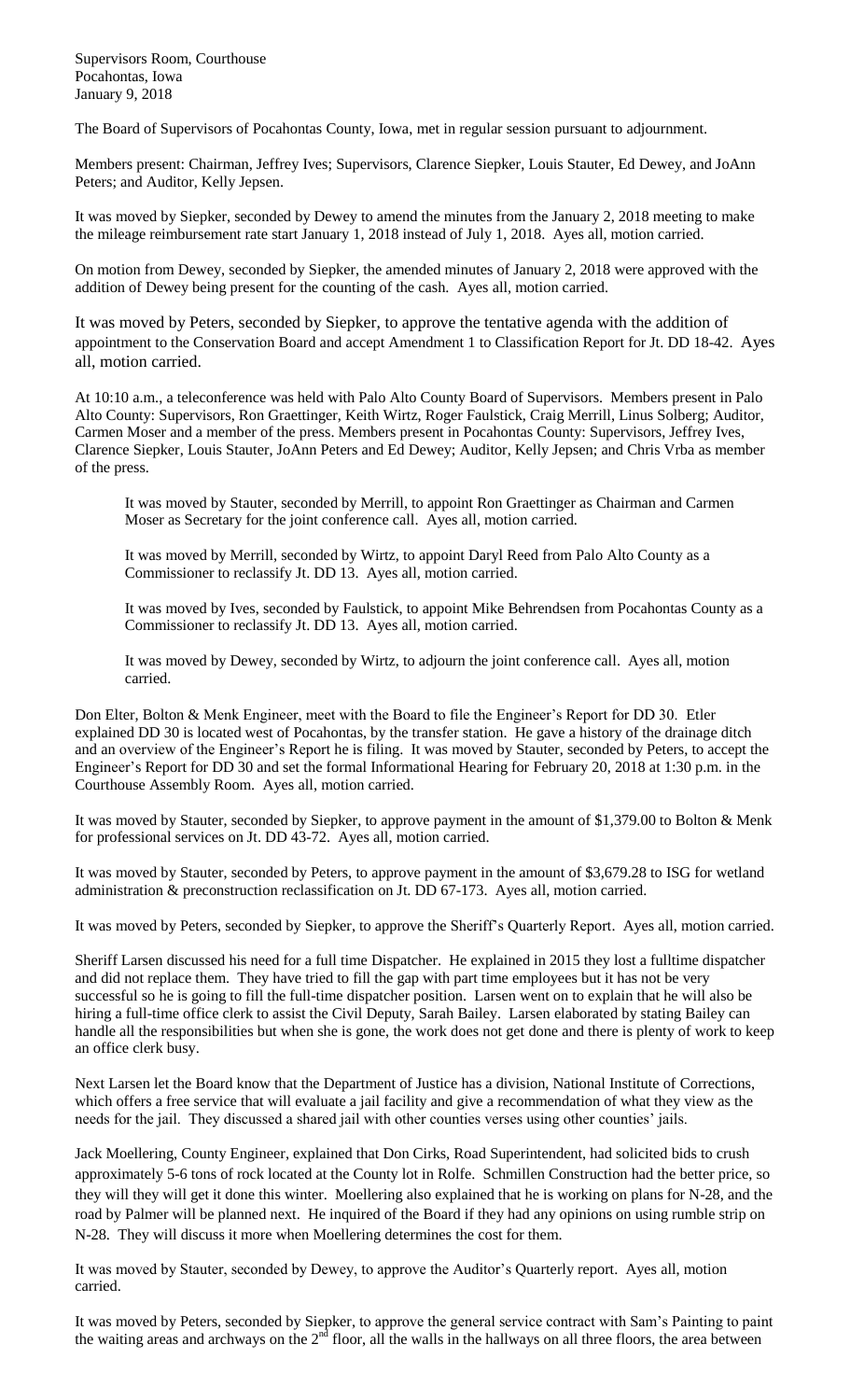the dome and third floor, all sides of the pillars on third floor, and front entry for \$600.00 and \$2,500.00 respectively. Ayes all, motion carried.

It was moved by Peters, seconded by Siepker, to accept Amendment 1 to the Annexation Report for Jt. DD 18-42 as well as Amendment 1 to the Classification Report for Jt. DD 18-42. Ayes all, motion carried.

It was moved by Dewey, seconded by Stauter, to appoint Kerri Boker to the Conservation Board with her term expiring 12/31/22. Ayes all, motion carried.

Jepsen let the Board know that the Service Bureau needs a new District Three Supervisor to serve on the ICEASB Board of Directors and that we have received three new applications for small hog sites.

It was moved by Stauter, seconded by Dewey, to authorize the Chairman to sign the Iowa DOT Certificate of Completion and Final Acceptance of Agreement Work on DD 18-42. This is needed for the district to be reimbursed for the tile boring under the state highway. Ayes all, motion carried.

The following claims were audited and allowed:

| A & M Laundry                        | Supplies                                      | 66.86             |
|--------------------------------------|-----------------------------------------------|-------------------|
| AT&T                                 | Phone                                         | 42.48             |
| Ability Network                      | Services                                      | 1892.30           |
| Ag Partners                          | Fuel                                          | 1493.86           |
| Alliant Energy                       | Utilities                                     | 184.13            |
| Alta Implement                       | Parts                                         | 125.40            |
| CSBank<br>H Beneke                   | Deposit Slips<br>Hometwn Pride Bus Tour Reimb | 89.54<br>200.00   |
| Bennett Recycling                    | Garbage                                       | 33.00             |
| BV Co Journal                        | BOS Minutes                                   | 327.93            |
| B.V Co Sheriff                       | Housing Prisoners                             | 440.00            |
| Carpenter Uniform                    | Shirts                                        | 140.27            |
| CenturyLink                          | Monthly Charges                               | 192.21            |
| Charm-Tex                            | Supplies                                      | 176.42            |
| Coffmans Lock                        | Keys & Locksmith                              | 438.00            |
| Coffmans Lock                        | Locksmith Services                            | 47.00             |
| J Conlin                             | Phone                                         | 25.00             |
| Counsel                              | engr fax/copier                               | 174.05            |
| Counsel                              | shop fax/copier                               | 25.16             |
| Counsel                              | Copier Contract                               | 20.00             |
| B Dahl                               | Mileage                                       | 130.40            |
| B Dahl                               | Phone                                         | 25.00             |
| Des Moine Stamp                      | Stamps                                        | 123.65            |
| District III Recorders               | Dues                                          | 50.00<br>10171.94 |
| Electronic Eng<br>Electronic Special | Veh Equip<br>Supplies                         | 38.40             |
| Farm & Home                          | paint/rollers                                 | 14.65             |
| Farm & Home                          | quikrete                                      | 10.18             |
| Farm & Home                          | roller handle                                 | 19.98             |
| Farm & Home                          | shovel                                        | 22.99             |
| Farm & Home                          | Custodial Supp                                | 401.88            |
| Farm & Home                          | Keys                                          | 55.73             |
| Farm & Home                          | Starting Fluid                                | 75.98             |
| D Ferguson                           | Mileage                                       | 183.60            |
| D Ferguson                           | Phone                                         | 25.00             |
| City-Fonda                           | Utilities                                     | 190.90            |
| Great Am Fin                         | Copier Exp                                    | 70.73             |
| City-Havelock                        | water/Havelock                                | 480.00            |
| HiWay Truck                          | hyd motor/seal/insert                         | 1146.09           |
| Hoffman Filter                       | Disposal Ser                                  | 55.00             |
| K Hoffman                            | Mileage                                       | 17.00             |
| Hannah G Hubbell<br>IState Truck     | Mileage                                       | 24.95             |
| IA Freedom of Information            | Supplies                                      | 193.02<br>50.00   |
| IA Workforce                         | Open Meeting Booklets<br>Unemp Tax            | 171.85            |
| TMWCA                                | Worker Comp                                   | 6605.00           |
| Interstate Bat                       | Supplies                                      | 45.00             |
| Intoximeters                         | Supplies                                      | 115.00            |
| <b>TSAC</b>                          | Conference                                    | 190.00            |
| ISAC                                 | Meeting Regist                                | 60.00             |
| R Jergens                            | Mileage, meals                                | 112.54            |
| R Jergens                            | Phone                                         | 107.35            |
| R Jergens                            | Veh Allowance Dec                             | 250.00            |
| M Klocke                             | Mileage                                       | 19.00             |
| Laurens Municipal                    | Utl/Laurens                                   | 180.71            |
| Laurens Sun                          | BOS Minutes                                   | 477.30            |
| RELX INC DBA LexisNexis              | Legal Softward                                | 99.00             |
| D Linnan<br>Martin Marietta          | Rent<br>entrances                             | 2800.00<br>147.61 |
| Martin Marietta                      | rd stone                                      | 19210.45          |
| Martin Marietta                      | rd stone stk pile                             | 97228.15          |
| Mediacom                             | Monthly Charges                               | 197.45            |
| K Metzger                            | Mileage                                       | 193.90            |
| K Metzger                            | Phone                                         | 25.00             |
| Mid Iowa Sales                       | wash/wax                                      | 73.92             |
| MidAmeri Energy                      | ut1/GC                                        | 30.83             |
| MidAmeri Energy                      | Varina/elec                                   | 37.81             |
| Midwest Wheel                        | Supplies                                      | 313.48            |
| MOCIC                                | Dues                                          | 100.00            |
| Napa                                 | fuel filter                                   | 15.49             |
| Northern Safety Co Inc               | Supplies                                      | 28.23             |
| NW Comm                              | Monthly Charges                               | 27.95             |
| NW Comm                              | Phone                                         | 1756.64           |
| NW Comm<br>R Nystrom                 | Web Hosting<br>Mileage                        | 199.60<br>10.00   |
| Office Elements                      | Offc Supplies                                 | 25.86             |
| Office Elements                      | Office Supplies                               | 270.15            |
| Office Elements                      | Paper towels, dispensers                      | 93.90             |
| Office Systems                       | Copier Exp                                    | 63.45             |